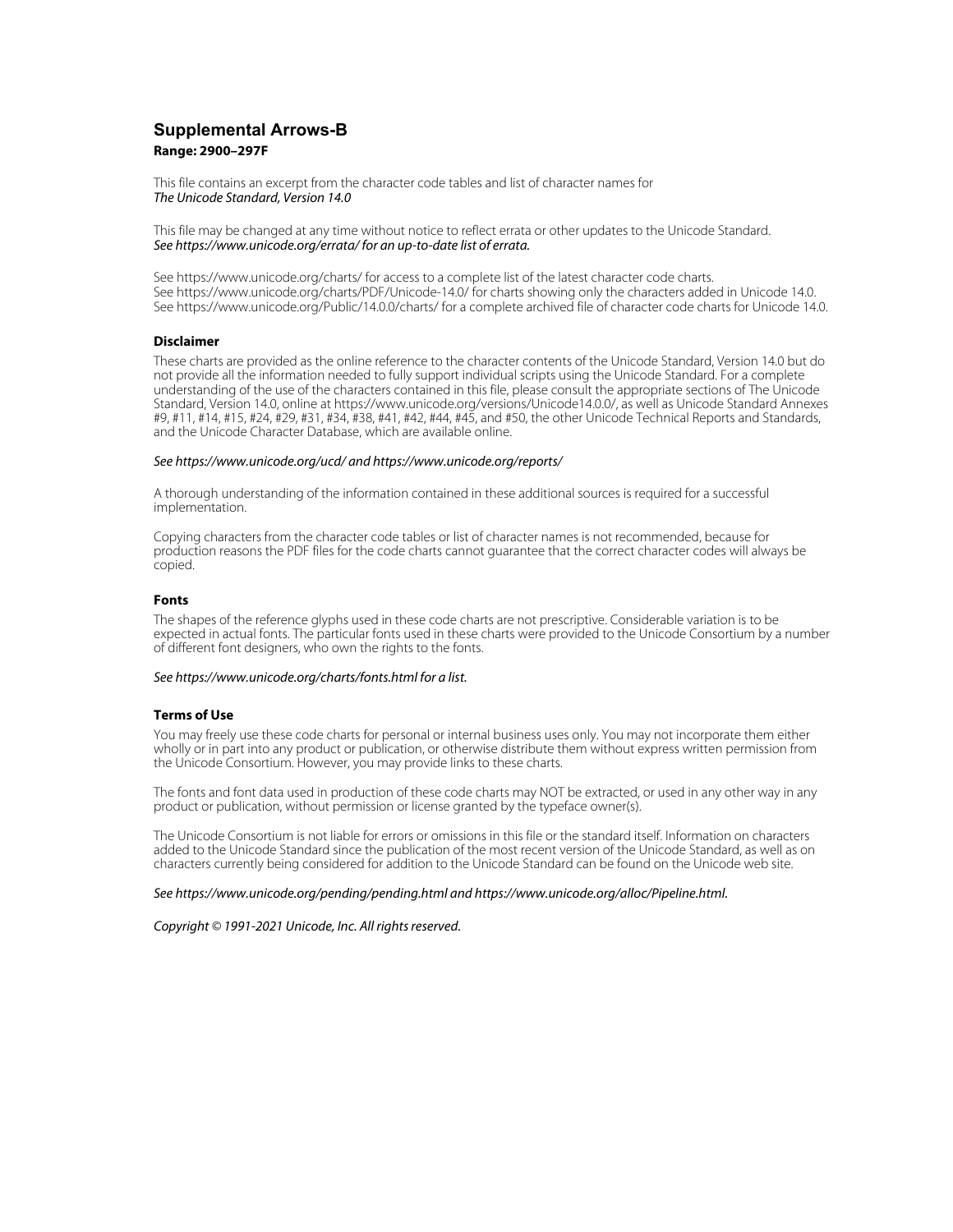|                |                               | 290 291 292 293 294 295 296                                       |                                                   |                               |                                  |                                     |                              | 297                                |
|----------------|-------------------------------|-------------------------------------------------------------------|---------------------------------------------------|-------------------------------|----------------------------------|-------------------------------------|------------------------------|------------------------------------|
| 0              | $\twoheadrightarrow$<br>2900  | >---≫ <br>2910                                                    | $\mapsto$<br>2920                                 | $\lambda$<br>2930             | $\hat{\mathcal{D}}$<br>2940      | $\overline{\phantom{0}}$<br>2950    | 1<br>2960                    | 2970                               |
| 1              | $\nrightarrow$<br>2901        | ……<br>2911                                                        | $\sum$<br>2921                                    | $\nabla$<br>2931              | $\bm{\gamma}$<br>2941            | $\mathbf 1$<br>2951                 | $\Gamma$<br>2961             | 三<br>2971                          |
| $\overline{c}$ | $\Leftrightarrow$<br>2902     | 不<br>2912                                                         | 2922                                              | $\times$ $\mid$<br>2932       | 2942                             | $\rightarrow$ $\rightarrow$<br>2952 | $\Leftarrow$<br>2962         | $\rightarrow$<br>2972              |
| 3              | $\Rightarrow$<br>2903         | $\downarrow$<br>2913                                              | 2923                                              | $\rightarrow$<br>2933         | $\overleftarrow{\div}$<br>2943   | $\rightarrow$<br>2953               | 11<br>2963                   | $\overleftarrow{\sim}$<br>2973     |
| 4              | $\Leftrightarrow$ $ $<br>2904 | 2914                                                              | $\rightarrow$ $\rightarrow$ $\sim$ $\mid$<br>2924 | ナ<br>2934                     | $\Leftrightarrow$<br>2944        | $\top$<br>2954                      | $\Rightarrow$<br>2964        | $\Rightarrow$<br>2974              |
| 5              | $\mapsto$<br>2905             | $\overline{H}$<br>2915                                            | $\mathcal{L}$<br>2925                             | $\mathcal{T}$<br>2935         | $\rightarrow$ 1<br>2945          | $\downarrow$<br>2955                | JL<br>2965                   | $\overrightarrow{\approx}$<br>2975 |
| 6              | $\Leftrightarrow$<br>2906     | $\rightarrow$<br>2916                                             | 2926                                              | $\overline{\epsilon}$<br>2936 | 2946                             | $\leftarrow$   $\leftarrow$<br>2956 | $\leftarrow$<br>2966         | $\sum_{\frac{2976}{}}$             |
| $\overline{7}$ | 2907                          | $\Rightarrow$ $\ket{m}$ $\sqrt{2}$<br>2917                        | 2927                                              | $\downarrow$<br>2937          | $\overrightarrow{+}$<br>2947     | $\rightarrow$<br>2957               | $\Rightarrow$<br>2967        | $\leftarrow$<br>2977               |
| 8              | $\pm$<br>2908                 | ¥¥<br>2918                                                        | 2928                                              | $\lambda$<br>2938             | <del>∢o∢</del><br>2948           | $\overline{1}$<br>2958              | $\rightleftarrows$<br>2968   | $\sum_{\frac{2978}{}}$             |
| 9              | $\uparrow$<br>2909            | $\overline{\phantom{a}}$<br>2919                                  | $\mathsf{X}$<br>2929                              | $\zeta$<br>2939               | $\hat{\mathcal{S}}$<br>2949      | 2959                                | $\rightleftharpoons$<br>2969 | $\subsetneq$<br>2979               |
| A              | $\mathbb{P}$<br>290A          | $\leftarrow$<br>291A                                              | $\mathsf{K}$<br>292A                              | $\sqrt{}$<br>293A             | 294A                             | $\leftarrow$<br>295A                | $\leftrightharpoons$<br>296A | €<br>297A                          |
| B              | JIL<br>290B                   | $\overline{\mathcal{K}}$<br>291B                                  | 292B                                              | $\blacktriangleright$<br>293B | 294B                             | 295B                                | 296B                         | $\overline{\leftarrow}$<br>297B    |
| C              | 290C                          | ⊁<br>291C                                                         | 292C                                              | ↷<br>293C                     | 294C                             | 295C                                | 296C                         | 297C                               |
| D              | ∙→<br>290D                    | $\bm{\leftarrow}$<br>291D                                         | 292D                                              | $\zeta_{\!+}$<br>293D         | 294D                             | 295D                                | 296D                         | $\rightarrow$<br>297D              |
| Е              | 290E                          | $\rightarrow\hspace{-4pt}\rightarrow\hspace{-4pt}\bullet$<br>291E | 292E                                              | 293E                          | $\overline{\phantom{a}}$<br>294E | $\overline{\phantom{0}}$<br>295E    | 296E                         | 297E                               |
| F              | …→<br>290F                    | $\bm{\dot{+}}$<br>291F                                            | $\mathbf{v}$<br>292F                              | ( x<br>293F                   | 294F                             | 295F                                | 296F                         | . I.<br>297F                       |

The Unicode Standard 14.0, Copyright © 1991-2021 Unicode, Inc. All rights reserved.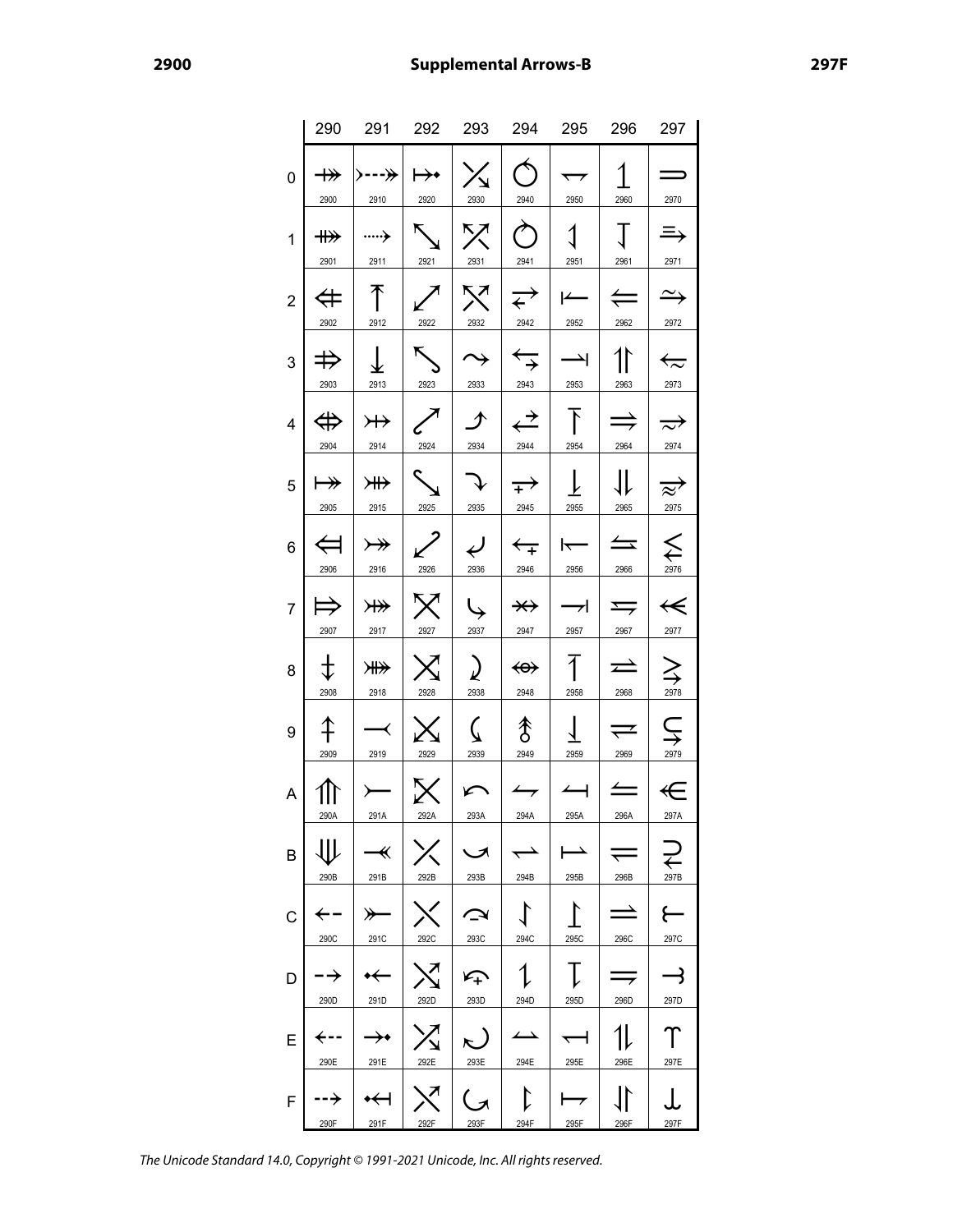| <b>Miscellaneous arrows</b> |                                      |                                                                                                             | 2917               | ¥                        | RIGHTWARDS TWO-HEADED ARROW WITH                                                                                            |
|-----------------------------|--------------------------------------|-------------------------------------------------------------------------------------------------------------|--------------------|--------------------------|-----------------------------------------------------------------------------------------------------------------------------|
| 2900                        | $\leftrightarrow$                    | RIGHTWARDS TWO-HEADED ARROW WITH                                                                            |                    |                          | TAIL WITH VERTICAL STROKE                                                                                                   |
|                             |                                      | <b>VERTICAL STROKE</b>                                                                                      |                    |                          | = z notation surjective injection<br>→ 2B3C « leftwards two-headed arrow with tail                                          |
|                             |                                      | $=$ z notation partial surjection                                                                           |                    |                          | with vertical stroke                                                                                                        |
|                             |                                      | $\rightarrow$ 2B34 « leftwards two-headed arrow with<br>vertical stroke                                     | 2918               | ¥                        | RIGHTWARDS TWO-HEADED ARROW WITH                                                                                            |
| 2901                        | ₩                                    | RIGHTWARDS TWO-HEADED ARROW WITH                                                                            |                    |                          | TAIL WITH DOUBLE VERTICAL STROKE                                                                                            |
|                             |                                      | DOUBLE VERTICAL STROKE                                                                                      |                    |                          | = z notation finite surjective injection                                                                                    |
|                             |                                      | $=$ z notation finite surjection                                                                            |                    |                          | $\rightarrow$ 2B3D « leftwards two-headed arrow with tail                                                                   |
|                             |                                      | $\rightarrow$ 2B35 « leftwards two-headed arrow with                                                        |                    |                          | with double vertical stroke                                                                                                 |
|                             |                                      | double vertical stroke                                                                                      | <b>Arrow tails</b> |                          |                                                                                                                             |
| 2902                        | $\Leftrightarrow$                    | LEFTWARDS DOUBLE ARROW WITH VERTICAL<br><b>STROKE</b>                                                       | 2919               |                          | $\rightarrow$ LEFTWARDS ARROW-TAIL                                                                                          |
| 2903                        | $\Rightarrow$                        | RIGHTWARDS DOUBLE ARROW WITH VERTICAL                                                                       | 291A               | $\leftarrow$             | RIGHTWARDS ARROW-TAIL                                                                                                       |
|                             |                                      | <b>STROKE</b>                                                                                               | 291B               | $\overline{\phantom{a}}$ | LEFTWARDS DOUBLE ARROW-TAIL                                                                                                 |
| 2904                        | $\Leftrightarrow$                    | LEFT RIGHT DOUBLE ARROW WITH VERTICAL                                                                       | 291C               | $\rightarrow$            | RIGHTWARDS DOUBLE ARROW-TAIL                                                                                                |
|                             |                                      | <b>STROKE</b>                                                                                               |                    |                          | <b>Miscellaneous arrows</b>                                                                                                 |
| 2905                        | $\mapsto$                            | RIGHTWARDS TWO-HEADED ARROW FROM                                                                            |                    |                          | ← LEFTWARDS ARROW TO BLACK DIAMOND                                                                                          |
|                             |                                      | <b>BAR</b>                                                                                                  | 291E               | $\rightarrow \bullet$    | RIGHTWARDS ARROW TO BLACK DIAMOND                                                                                           |
|                             |                                      | $=$ maps to<br>$\rightarrow$ 2B36 $\leftarrow$ leftwards two-headed arrow from bar                          | 291F               | $\overline{\mathbf{t}}$  | LEFTWARDS ARROW FROM BAR TO BLACK                                                                                           |
| 2906                        | $\Leftrightarrow$                    | LEFTWARDS DOUBLE ARROW FROM BAR                                                                             |                    |                          | <b>DIAMOND</b>                                                                                                              |
|                             |                                      | $=$ maps from                                                                                               | 2920               | $\mapsto$                | RIGHTWARDS ARROW FROM BAR TO BLACK<br><b>DIAMOND</b>                                                                        |
|                             |                                      | $\rightarrow$ 27FB $\leftarrow$ long leftwards arrow from bar                                               | 2921               | $\sum_{i=1}^{n}$         | NORTH WEST AND SOUTH EAST ARROW                                                                                             |
| 2907                        | $\Rightarrow$                        | RIGHTWARDS DOUBLE ARROW FROM BAR                                                                            | 2922               | ↗                        | NORTH EAST AND SOUTH WEST ARROW                                                                                             |
|                             |                                      | $=$ maps to                                                                                                 | 2923               | ╲                        | NORTH WEST ARROW WITH HOOK                                                                                                  |
|                             |                                      | $\rightarrow$ 27FC $\longmapsto$ long rightwards arrow from bar                                             | 2924               | ↗                        | NORTH EAST ARROW WITH HOOK                                                                                                  |
| 2908                        | $\ddagger$                           | DOWNWARDS ARROW WITH HORIZONTAL                                                                             | 2925               | $\sim$                   | SOUTH EAST ARROW WITH HOOK                                                                                                  |
| 2909                        |                                      | <b>STROKE</b><br>UPWARDS ARROW WITH HORIZONTAL STROKE                                                       | 2926               | ╱                        | SOUTH WEST ARROW WITH HOOK                                                                                                  |
| 290A                        | ⇞<br>⇑                               | UPWARDS TRIPLE ARROW                                                                                        |                    |                          | <b>Crossing arrows for knot theory</b>                                                                                      |
|                             |                                      | $\rightarrow$ 21D1 $\Uparrow$ upwards double arrow                                                          | 2927               | X.                       | NORTH WEST ARROW AND NORTH EAST                                                                                             |
|                             |                                      | $\rightarrow$ 27F0 $\text{m}$ upwards quadruple arrow                                                       |                    |                          | <b>ARROW</b>                                                                                                                |
| 290B                        | 业                                    | DOWNWARDS TRIPLE ARROW                                                                                      | 2928               | X                        | NORTH EAST ARROW AND SOUTH EAST                                                                                             |
|                             |                                      | $\rightarrow$ 21D3 $\downarrow$ downwards double arrow                                                      |                    |                          | <b>ARROW</b>                                                                                                                |
|                             |                                      | $\rightarrow$ 27F1 $\mathbb{U}$ downwards quadruple arrow                                                   | 2929               | X.                       | SOUTH EAST ARROW AND SOUTH WEST                                                                                             |
| 290C                        | $\leftarrow$                         | LEFTWARDS DOUBLE DASH ARROW                                                                                 |                    |                          | <b>ARROW</b>                                                                                                                |
| 290D                        | $\rightarrow$                        | RIGHTWARDS DOUBLE DASH ARROW                                                                                | 292A               | X                        | SOUTH WEST ARROW AND NORTH WEST<br><b>ARROW</b>                                                                             |
| 290E                        | $\leftarrow$                         | LEFTWARDS TRIPLE DASH ARROW                                                                                 | 292B               | $\times$                 | RISING DIAGONAL CROSSING FALLING                                                                                            |
| 290F                        | $\rightarrow$                        | RIGHTWARDS TRIPLE DASH ARROW                                                                                |                    |                          | DIAGONAL                                                                                                                    |
| 2910                        | $\rangle$ --- $\rangle\!\!\!\rangle$ | RIGHTWARDS TWO-HEADED TRIPLE DASH                                                                           | 292C               |                          | $\times$ FALLING DIAGONAL CROSSING RISING                                                                                   |
|                             |                                      | <b>ARROW</b><br>→ 2B37 <-< leftwards two-headed triple dash                                                 |                    |                          | <b>DIAGONAL</b>                                                                                                             |
|                             |                                      | arrow                                                                                                       |                    |                          | $\rightarrow$ 26CC X crossing lanes                                                                                         |
| 2911                        |                                      | RIGHTWARDS ARROW WITH DOTTED STEM                                                                           | 292D               | Χ                        | SOUTH EAST ARROW CROSSING NORTH EAST                                                                                        |
|                             |                                      | $\rightarrow$ 2B38 $\leftarrow$ leftwards arrow with dotted stem                                            | 292E               |                          | <b>ARROW</b><br>NORTH EAST ARROW CROSSING SOUTH EAST                                                                        |
| 2912                        |                                      | UPWARDS ARROW TO BAR                                                                                        |                    | ✕                        | ARROW                                                                                                                       |
| 2913                        | ↓                                    | DOWNWARDS ARROW TO BAR                                                                                      | 292F               |                          | $\chi$ FALLING DIAGONAL CROSSING NORTH EAST                                                                                 |
| 2914                        | $\rightarrow$                        | RIGHTWARDS ARROW WITH TAIL WITH                                                                             |                    |                          | <b>ARROW</b>                                                                                                                |
|                             |                                      | <b>VERTICAL STROKE</b>                                                                                      | 2930               |                          | $\times$ RISING DIAGONAL CROSSING SOUTH EAST                                                                                |
|                             |                                      | $=$ z notation partial injection<br>$\rightarrow$ 2B39 $\leftarrow$ leftwards arrow with tail with vertical |                    |                          | <b>ARROW</b>                                                                                                                |
|                             |                                      | stroke                                                                                                      | 2931               | X.                       | NORTH EAST ARROW CROSSING NORTH WEST                                                                                        |
| 2915                        | ₩                                    | <b>RIGHTWARDS ARROW WITH TAIL WITH</b>                                                                      | 2932               |                          | ARROW<br>NORTH WEST ARROW CROSSING NORTH EAST                                                                               |
|                             |                                      | <b>DOUBLE VERTICAL STROKE</b>                                                                               |                    | X                        | <b>ARROW</b>                                                                                                                |
|                             |                                      | $=$ z notation finite injection                                                                             |                    |                          | <b>Miscellaneous curved arrows</b>                                                                                          |
|                             |                                      | $\rightarrow$ 2B3A $\leftarrow$ leftwards arrow with tail with double                                       |                    |                          |                                                                                                                             |
| 2916                        |                                      | vertical stroke<br>RIGHTWARDS TWO-HEADED ARROW WITH                                                         | 2933               | $\rightarrow$            | WAVE ARROW POINTING DIRECTLY RIGHT                                                                                          |
|                             | $\rightarrowtail$                    | <b>TAIL</b>                                                                                                 |                    |                          | $\rightarrow$ 219D $\rightarrow$ rightwards wave arrow<br>$\rightarrow$ 2B3F $\leftarrow$ wave arrow pointing directly left |
|                             |                                      | = bijective mapping                                                                                         | 2934               | $\mathcal{F}$            | ARROW POINTING RIGHTWARDS THEN                                                                                              |
|                             |                                      | $=$ z notation bijection                                                                                    |                    |                          | <b>CURVING UPWARDS</b>                                                                                                      |
|                             |                                      | $\rightarrow$ 2B3B « leftwards two-headed arrow with tail                                                   | 2935               | J                        | ARROW POINTING RIGHTWARDS THEN                                                                                              |
|                             |                                      |                                                                                                             |                    |                          | <b>CURVING DOWNWARDS</b>                                                                                                    |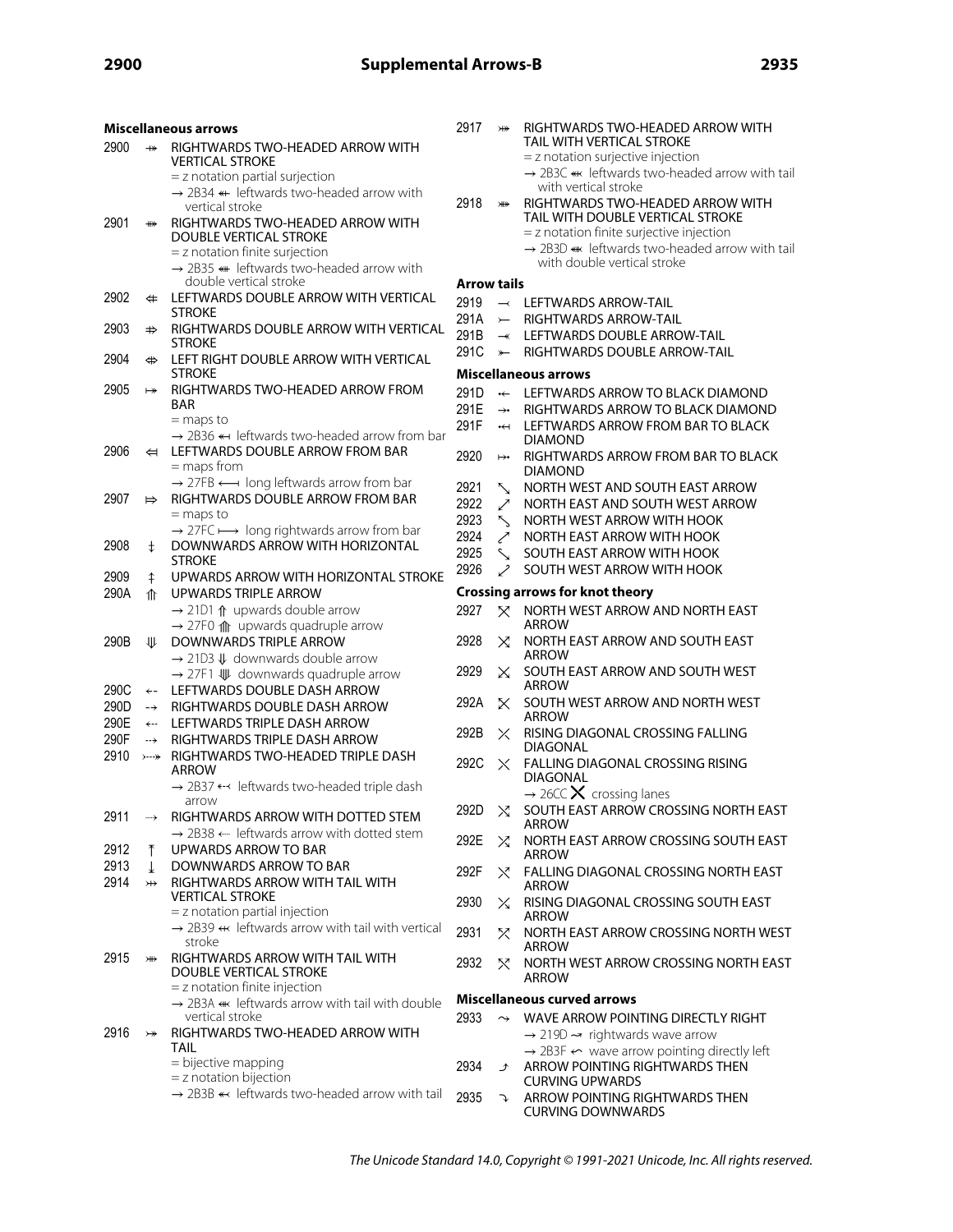| 2936 | $\epsilon$               | ARROW POINTING DOWNWARDS THEN<br><b>CURVING LEFTWARDS</b>                                                  | 2 <sup>0</sup> |
|------|--------------------------|------------------------------------------------------------------------------------------------------------|----------------|
| 2937 | ↳                        | ARROW POINTING DOWNWARDS THEN<br><b>CURVING RIGHTWARDS</b>                                                 | 2 <sup>0</sup> |
| 2938 |                          | RIGHT-SIDE ARC CLOCKWISE ARROW                                                                             | 2!             |
| 2939 | ♪<br>C                   | LEFT-SIDE ARC ANTICLOCKWISE ARROW                                                                          |                |
|      |                          |                                                                                                            | 2 <sup>0</sup> |
| 293A | $\sqrt{ }$               | TOP ARC ANTICLOCKWISE ARROW                                                                                |                |
| 293B | $\overline{\phantom{0}}$ | <b>BOTTOM ARC ANTICLOCKWISE ARROW</b>                                                                      | 2 <sup>0</sup> |
| 293C | $\rightarrow$            | TOP ARC CLOCKWISE ARROW WITH MINUS                                                                         |                |
| 293D | Ą                        | TOP ARC ANTICLOCKWISE ARROW WITH PLUS                                                                      |                |
| 293E | ん                        | LOWER RIGHT SEMICIRCULAR CLOCKWISE<br><b>ARROW</b>                                                         | Ρ<br>2!        |
| 293F | G                        | LOWER LEFT SEMICIRCULAR ANTICLOCKWISE<br><b>ARROW</b>                                                      | 2 <sup>0</sup> |
| 2940 | Ó                        | ANTICLOCKWISE CLOSED CIRCLE ARROW<br>$\rightarrow$ 20DA $\circ$ combining anticlockwise ring overlay       | 2!             |
| 2941 | Ò                        | <b>CLOCKWISE CLOSED CIRCLE ARROW</b><br>$\rightarrow$ 20D9 $\circledcirc$ combining clockwise ring overlay |                |
|      |                          |                                                                                                            | 2 <sup>0</sup> |
|      |                          | <b>Arrows combined with operators</b>                                                                      |                |
| 2942 | ⇄                        | RIGHTWARDS ARROW ABOVE SHORT<br><b>LEFTWARDS ARROW</b>                                                     | 2!             |
| 2943 | ⇆                        | LEFTWARDS ARROW ABOVE SHORT<br>RIGHTWARDS ARROW                                                            | 2 <sup>0</sup> |
| 2944 | ⇄                        | <b>SHORT RIGHTWARDS ARROW ABOVE</b><br><b>LEFTWARDS ARROW</b>                                              |                |
| 2945 | $\overrightarrow{+}$     | RIGHTWARDS ARROW WITH PLUS BELOW                                                                           | 2 <sup>0</sup> |
| 2946 | $\overleftarrow{\tau}$   | LEFTWARDS ARROW WITH PLUS BELOW                                                                            |                |
| 2947 | $\leftrightarrow$        | RIGHTWARDS ARROW THROUGH X                                                                                 | 2!             |
|      |                          | $\rightarrow$ 2B3E $\leftrightarrow$ leftwards arrow through x                                             |                |
| 2948 | ⇔                        | LEFT RIGHT ARROW THROUGH SMALL CIRCLE                                                                      |                |
| 2949 |                          | UPWARDS TWO-HEADED ARROW FROM                                                                              | 2 <sup>0</sup> |
|      | ま                        | <b>SMALL CIRCLE</b>                                                                                        |                |
|      |                          |                                                                                                            | 2!             |
|      |                          | <b>Double-barbed harpoons</b>                                                                              |                |
| 294A | $\rightarrow$            | LEFT BARB UP RIGHT BARB DOWN HARPOON                                                                       | 2 <sup>0</sup> |
| 294B | $\rightarrow$            | LEFT BARB DOWN RIGHT BARB UP HARPOON                                                                       |                |
| 294C | $\downarrow$             | UP BARB RIGHT DOWN BARB LEFT HARPOON                                                                       | 2 <sup>0</sup> |
| 294D | 1                        | UP BARB LEFT DOWN BARB RIGHT HARPOON                                                                       |                |
| 294E | $\overline{\phantom{a}}$ | LEFT BARB UP RIGHT BARB UP HARPOON                                                                         | 2 <sup>0</sup> |
| 294F | $\ddot{\iota}$           | UP BARB RIGHT DOWN BARB RIGHT HARPOON                                                                      |                |
| 2950 |                          | LEFT BARB DOWN RIGHT BARB DOWN                                                                             | 2 <sup>0</sup> |
|      |                          | <b>HARPOON</b>                                                                                             |                |
| 2951 | 1                        | UP BARB LEFT DOWN BARB LEFT HARPOON                                                                        |                |
|      |                          | <b>Modified harpoons</b>                                                                                   | N              |
| 2952 | $\leftarrow$             | LEFTWARDS HARPOON WITH BARB UP TO BAR                                                                      | 2!             |
| 2953 | $\rightarrow$            | RIGHTWARDS HARPOON WITH BARB UP TO                                                                         |                |
|      |                          | <b>BAR</b>                                                                                                 | Α              |
| 2954 | Ŧ                        | UPWARDS HARPOON WITH BARB RIGHT TO<br><b>BAR</b>                                                           | 2!             |
| 2955 | T                        | DOWNWARDS HARPOON WITH BARB RIGHT<br>TO BAR                                                                | 2!             |
| 2956 | $\overline{}$            | LEFTWARDS HARPOON WITH BARB DOWN TO                                                                        |                |
| 2957 | ⇥                        | BAR<br>RIGHTWARDS HARPOON WITH BARB DOWN                                                                   | 2!             |
|      |                          | TO BAR                                                                                                     |                |
| 2958 | Ŧ                        | UPWARDS HARPOON WITH BARB LEFT TO BAR                                                                      |                |
| 2959 | $\perp$                  | DOWNWARDS HARPOON WITH BARB LEFT TO                                                                        | 2!             |
|      |                          | <b>BAR</b>                                                                                                 |                |
|      |                          |                                                                                                            |                |
| 295A | $\rightarrow$            | LEFTWARDS HARPOON WITH BARB UP FROM<br>BAR                                                                 |                |
| 295B | $\overline{\phantom{0}}$ | RIGHTWARDS HARPOON WITH BARB UP FROM<br><b>BAR</b>                                                         | 2!             |

- 95D T DOWNWARDS HARPOON WITH BARB RIGHT FROM BAR
- 95E  $\rightarrow$  LEFTWARDS HARPOON WITH BARB DOWN FROM BAR
- $95F \rightarrow RIGHTWARDS HARPON WITH BARB DOWN$ FROM BAR
- 960 1 UPWARDS HARPOON WITH BARB LEFT FROM BAR
- 961 **T** DOWNWARDS HARPOON WITH BARB LEFT FROM BAR

## **Paired harpoons**

- $962 \Leftrightarrow$  LEFTWARDS HARPOON WITH BARB UP ABOVE LEFTWARDS HARPOON WITH BARB DOWN
- 963 1 UPWARDS HARPOON WITH BARB LEFT BESIDE UPWARDS HARPOON WITH BARB RIGHT
- $964 \Rightarrow$  RIGHTWARDS HARPOON WITH BARB UP ABOVE RIGHTWARDS HARPOON WITH BARB DOWN
- 965 U DOWNWARDS HARPOON WITH BARB LEFT BESIDE DOWNWARDS HARPOON WITH BARB RIGHT
- $966 \leq$  LEFTWARDS HARPOON WITH BARB UP ABOVE RIGHTWARDS HARPOON WITH BARB UP
- $967 \approx$  LEFTWARDS HARPOON WITH BARB DOWN ABOVE RIGHTWARDS HARPOON WITH BARB DOWN
- $968$   $\Rightarrow$  RIGHTWARDS HARPOON WITH BARB UP ABOVE LEFTWARDS HARPOON WITH BARB UP
- $969 \Rightarrow$  RIGHTWARDS HARPOON WITH BARB DOWN ABOVE LEFTWARDS HARPOON WITH BARB DOWN
- $96A \cong$  LEFTWARDS HARPOON WITH BARB UP ABOVE LONG DASH
- $96B$   $\rightleftharpoons$  LEFTWARDS HARPOON WITH BARB DOWN BELOW LONG DASH
- $96C$   $\Rightarrow$  RIGHTWARDS HARPOON WITH BARB UP ABOVE LONG DASH
- $96D$   $\Rightarrow$  RIGHTWARDS HARPOON WITH BARB DOWN BELOW LONG DASH
- 96E 1 UPWARDS HARPOON WITH BARB LEFT BESIDE DOWNWARDS HARPOON WITH BARB RIGHT
- 96F JI DOWNWARDS HARPOON WITH BARB LEFT BESIDE UPWARDS HARPOON WITH BARB RIGHT

### **Miscellaneous arrow**

970  $\implies$  RIGHT DOUBLE ARROW WITH ROUNDED HEAD → 2283 ⊃ superset of

# **Arrows combined with relations**

- 971  $\Rightarrow$  EQUALS SIGN ABOVE RIGHTWARDS ARROW  $\rightarrow$  2B40  $\Leftarrow$  equals sign above leftwards arrow
- $972 \rightarrow$  TILDE OPERATOR ABOVE RIGHTWARDS ARROW  $\rightarrow$  2B41  $\leftarrow$  reverse tilde operator above
- leftwards arrow  $973 \leftarrow$  LEFTWARDS ARROW ABOVE TILDE OPERATOR  $\rightarrow$  2B4C  $\rightarrow$  rightwards arrow above reverse tilde operator
- 974  $\Rightarrow$  RIGHTWARDS ARROW ABOVE TILDE OPERATOR
	- $\rightarrow$  2B4B  $\leftarrow$  leftwards arrow above reverse tilde operator
- 975  $\Rightarrow$  RIGHTWARDS ARROW ABOVE ALMOST EQUAL TO
	- $\rightarrow$  2B42  $\leftarrow$  leftwards arrow above reverse almost equal to

The Unicode Standard 14.0, Copyright © 1991-2021 Unicode, Inc. All rights reserved.

BAR